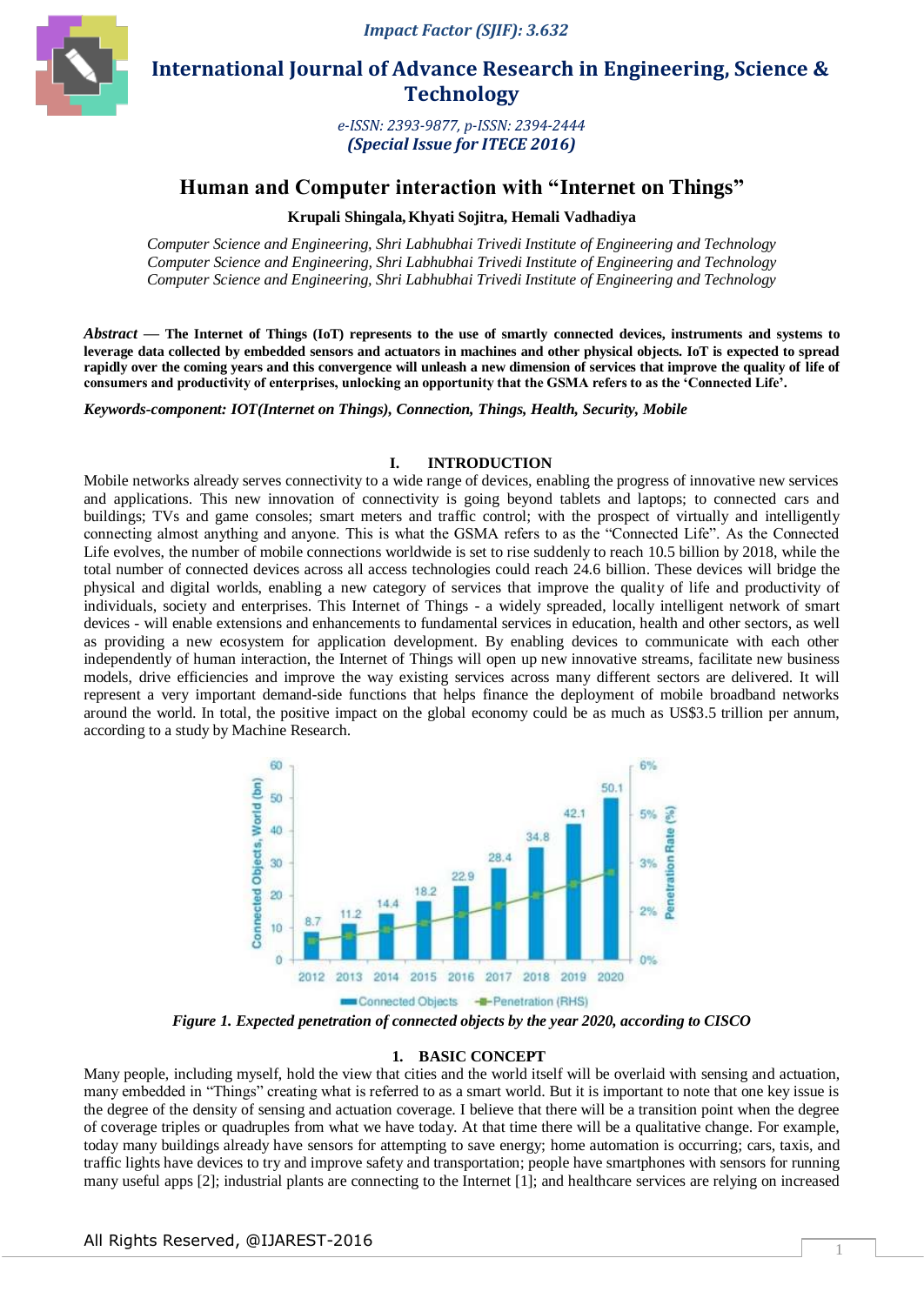# *International Journal of Advance Research in Engineering, Science & Technology (IJAREST) (Special Issue for ITECE 2016), e-ISSN:* 2393-9877*, print-ISSN:* 2394-2444

home sensing to support remote medicine and wellness. However, all of these are just the tip of the iceberg. They are all still at early stages of development. The steady increasing density of sensing and the sophistication of the associated processing will make for a significant qualitative change in how we work and live. We will truly have systems-ofsystems that synergistically interact to form totally new and unpredictable services. or a similar sans-serif font. Callouts should be 9-point non-boldface Helvetica. Initially capitalize only the first word of each figure caption and table title. Figures and tables must be numbered separately. For example: "*Figure 1. Dimensions for the IOT", "Table 1. Input data*". Figure captions are to be centered *below* the figures. Table titles are to be centered *above* the tables.



*Figure 2. Dimensions for the IOT*

### **2. RESEARCH**

The spectrum of research required to achieve IoT at the scale envisioned above requires significant research along many directions. In this section problems and required research are highlighted in 8 topic areas: massive scaling, architecture and dependencies, creating knowledge and big data, robustness, openness, security, privacy, and human-in-the-loop. Each of the topic discussions primarily focuses on new problems that arise for future IoT systems of the type described in Section II. The research topics presented in each case are representative and not complete. Many important topics such as the development of standards, the impact of privacy laws, and the cultural impact on use of these technologies are outside the scope of the paper

# **3. SMART HOME, SMART BUILDING AND INFRASTRUCTURE**

The spectrum of research required to achieve IoT at the scale envisioned above requires significant research along many directions. In this section problems and required research are highlighted in 8 topic areas: massive scaling, architecture and dependencies, creating knowledge and big data, robustness, openness, security, privacy, and human in the loop. Each of the topic discussions primarily focuses on new problems that arise for future IoT systems of the type described in Section II. The research topics presented in each case are representative and not complete. Many important topics such as the development of standards, the impact of privacy laws, and the cultural impact on use of these technologies are outside the scope of the paper.



*Figure 3. Internet on Things schematic showing the end users and application areas based on data*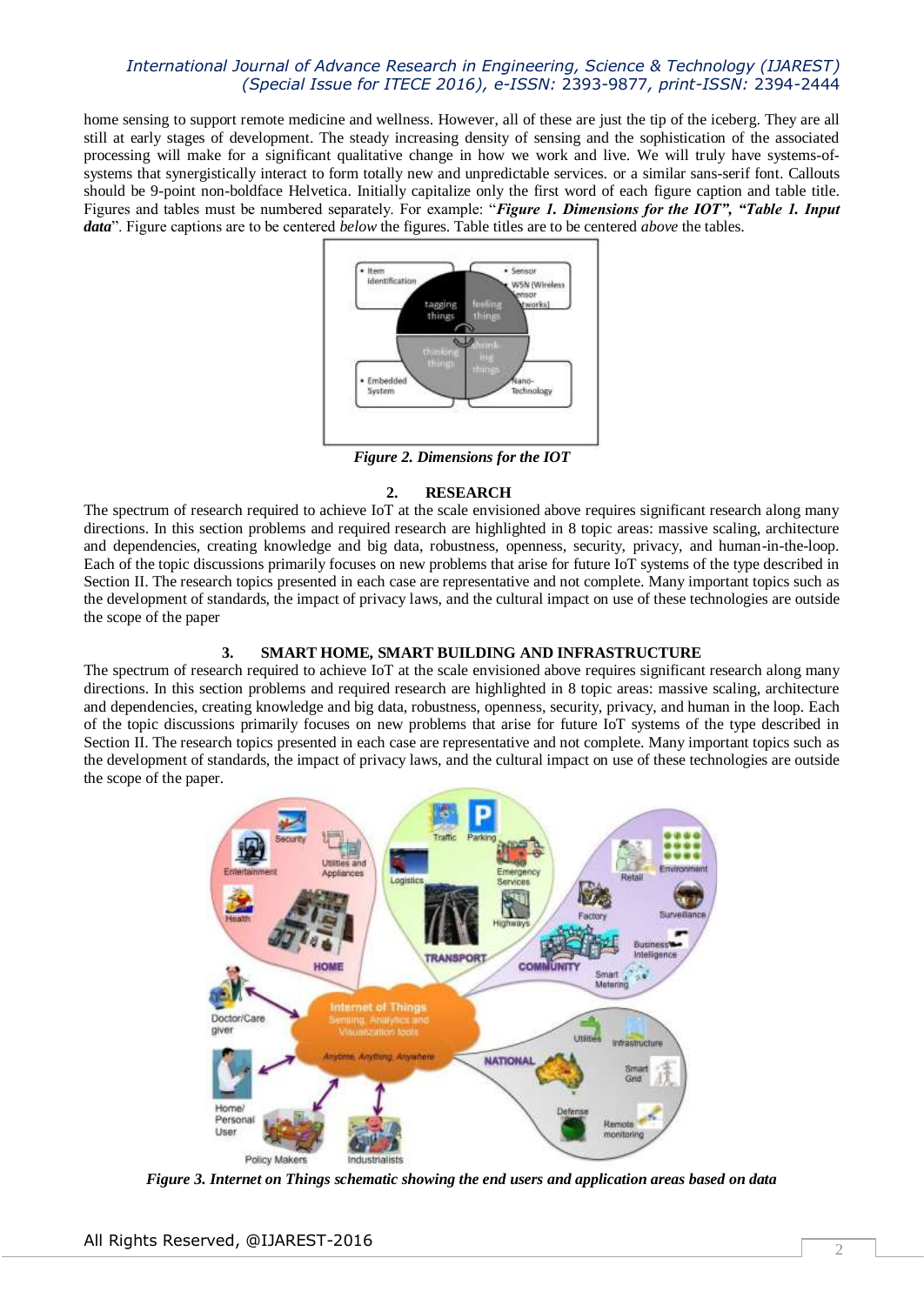# *International Journal of Advance Research in Engineering, Science & Technology (IJAREST) (Special Issue for ITECE 2016), e-ISSN:* 2393-9877*, print-ISSN:* 2394-2444

### **3.1. Evolution in IOT Web versus the Internet**

The web has gone through several distinct evolutionary stages: Stage 1. First was the research phase, when the web was called the Advanced Research Projects Agency Network (ARPANET). During this time, the web was primarily used by academia for research purposes. Stage 2. The second phase of the web can be coined "brochureware." Characterized by the domain name "gold rush," this stage focused on the need for almost every company to share information on the Internet so that people could learn about products and services. Stage 3. The third evolution moved the web from static data to transactional information, where products and services could be bought and sold, and services could be delivered. During this phase, companies like eBay and Amazon.com exploded on the scene. This phase also will be infamously remembered as the "dot-com" boom and bust. Stage 4. The fourth stage, where we are now, is the "social" or "experience" web, where companies like Facebook, Twitter, and Groupon have become immensely popular and profitable (a notable distinction from the third stage of the web) by allowing people to communicate, connect, and share information (text, photos, and video) about themselves with friends, family, and colleagues.

### The web has gone through several distinct evolutionary stages:

### **Stage 1.**

First was the research phase, when the web was called the Advanced Research Projects Agency Network (ARPANET). During this time, the web was primarily used by academia for research purposes.

### **Stage 2.**

The second phase of the web can be coined "brochureware." Characterized by the domain name "gold rush," this stage focused on the need for almost every company to share information on the Internet so that people could learn about products and services.

### **Stage 3.**

The third evolution moved the web from static data to transactional information, where products and services could be bought and sold, and services could be delivered. During this phase, companies like eBay and Amazon.com exploded on the scene. This phase also will be infamously remembered as the "dot-com" boom and bust.

# **Stage 4.**

The fourth stage, where we are now, is the "social" or "experience" web, where companies like Facebook, Twitter, and Groupon have become immensely popular and profitable (a notable distinction from the third stage of the web) by allowing people to communicate, connect, and share information (text, photos, and video) about themselves with friends, family, and colleagues.

#### **3.2. Current scenario vs research**

The current trajectory of the numbers of smart devices being deployed implies that eventually trillions of things will be on the Internet. How to name, authenticate access, maintain, protect, use, and support such a large scale of things are major problems. Will entirely new standards and protocols emerge? Since many of the things on the Internet will require their own energy source, will energy scavenging and enormously low power circuits eliminate the need for batteries? How will the massive amounts of data be collected, used, and stored? What longitudinal studies will be performed? How will the real-time and reliability aspects be supported? How will devices including mobile devices be discovered? Will the emergence of a utility model, if it occurs, mean entirely new standards? How will such a utility be achieved? It is unlikely that any solution immediately becomes the norm. Many protocols and variations will coexist. What will be the architectural model that can support the expected heterogeneity of devices and applications? Architecture and Dependencies As trillions of things (objects) are connected to the Internet it is necessary to have an adequate architecture that permits easy connectivity, control, communications, and useful applications. How will these objects interact in and across applications? Many times, things or sets of things must be disjoint and protected from other devices. At other times it makes sense to share devices and information. One possible architectural approach for IoT is to borrow from the Smartphone world. Smartphone employ an approach where applications are implemented and made available from an app store. This has many advantages including an unbounded development of novel applications that can execute on the smartphones. Various standards and automatic checks are made to ensure that an app can execute on a given platform. For example, the correct version of the underlying OS and the required sensors and actuators can be checked when the app is installed. A similar architectural approach for IoT would also have similar advantages. However, the underlying platform for IoT is much more complicated than for smart phones. Nevertheless, if IoT is based on an underlying sensor and actuator network that acts as a utility similar to electricity and water, then, different IoT applications can be installed on this utility. While each application must solve its own problems, the sharing of a sensing and actuation utility across multiple simultaneously running applications can result in many systems-of-systems interference problems, especially with the actuators. Interferences arise from many issues, but primarily when the cyber depends on assumptions about the environment, the hardware platform, requirements, naming, control and various device semantics. Previous work, in general, has considered relatively simple dependencies related to numbers and types of parameters, versions of underlying operating systems, and availability of correct underlying hardware. Research is needed to develop a comprehensive approach to specifying, detecting, and resolving dependencies across applications. This is especially